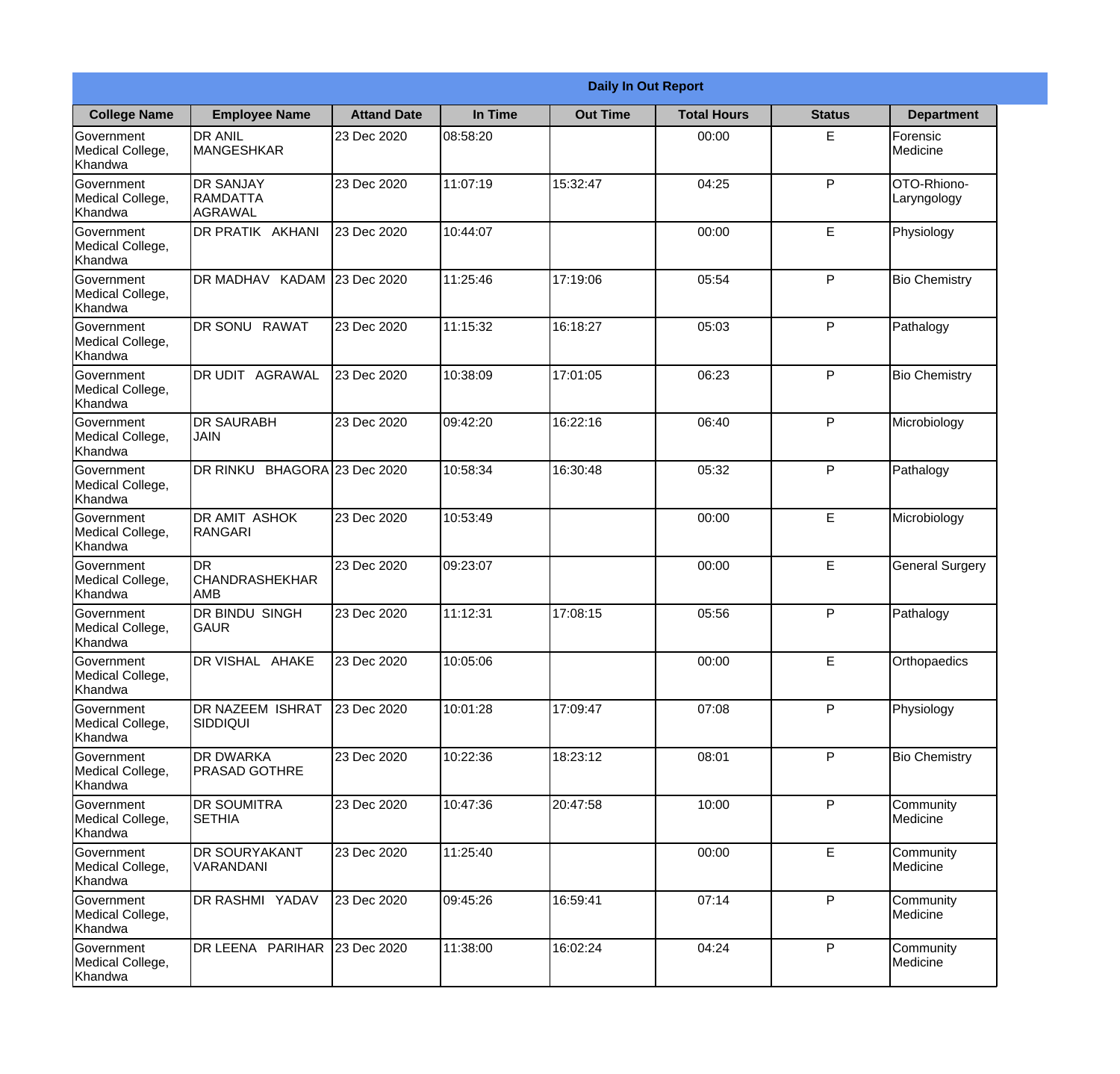| <b>Designation</b>                  | <b>Category</b>     |
|-------------------------------------|---------------------|
| Assistant Professor   Para Clinical |                     |
| Professor                           | Clinical            |
| Assistant Professor   Non Clinical  |                     |
| Assistant Professor   Non Clinical  |                     |
| Demonstrator/Tutor   Para Clinical  |                     |
| Associate Professor Non Clinical    |                     |
| Associate Professor Para Clinical   |                     |
| Assistant Professor   Para Clinical |                     |
| Professor                           | Para Clinical       |
| Assistant Professor   Clinical      |                     |
| Associate Professor Para Clinical   |                     |
| Assistant Professor Clinical        |                     |
| Professor                           | <b>Non Clinical</b> |
| Demonstrator/Tutor   Non Clinical   |                     |
| Assistant Professor                 | Para Clinical       |
| Demonstrator/Tutor                  | Para Clinical       |
| <b>Assistant Professor</b>          | Para Clinical       |
| <b>Assistant Professor</b>          | Para Clinical       |

## **Daily In Out Report**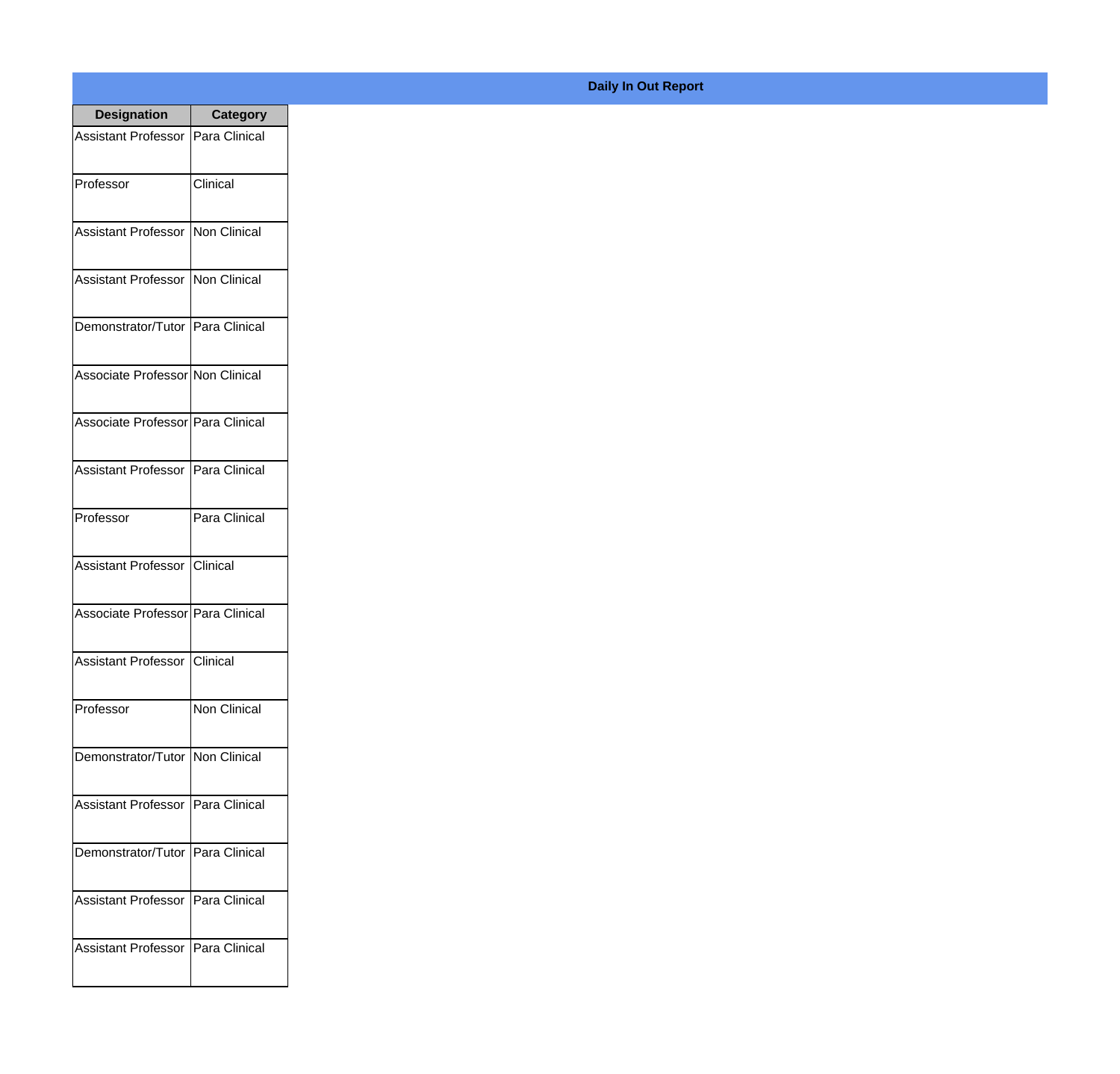|                                                         |                                                       | <b>Daily In Out Report</b> |          |          |       |              |                         |  |  |
|---------------------------------------------------------|-------------------------------------------------------|----------------------------|----------|----------|-------|--------------|-------------------------|--|--|
| Government<br>Medical College,<br>Khandwa               | <b>MR PIYUSH KUMAR</b><br><b>MISHRA</b>               | 23 Dec 2020                | 10:59:55 | 18:54:47 | 07:55 | P            | Community<br>Medicine   |  |  |
| Government<br>Medical College,<br>Khandwa               | DR SAGAR MEENA                                        | 23 Dec 2020                | 13:15:09 |          | 00:00 | E            | Forensic<br>Medicine    |  |  |
| <b>Government</b><br>Medical College,<br>Khandwa        | DR PRAMILA VERMA 23 Dec 2020                          |                            | 11:35:48 |          | 00:00 | E            | Paediatrics             |  |  |
| <b>Government</b><br>Medical College,<br>Khandwa        | <b>DR MANOJ BALKE</b>                                 | 23 Dec 2020                | 09:29:42 | 17:22:18 | 07:53 | P            | Ophthalmology           |  |  |
| Government<br>Medical College,<br>Khandwa               | <b>DR GARIMA</b><br><b>AGRAWAL</b><br><b>VARSHNEY</b> | 23 Dec 2020                | 10:12:31 |          | 00:00 | E            | Paediatrics             |  |  |
| Government<br>Medical College,<br>Khandwa               | <b>DR CHANDNI</b><br>KAROLE                           | 23 Dec 2020                | 09:37:49 | 13:34:46 | 03:57 | P            | Ophthalmology           |  |  |
| Government<br>Medical College,<br>Khandwa               | <b>DR AJAY</b><br>NARWARIYA                           | 23 Dec 2020                | 11:48:59 | 20:26:42 | 08:38 | P            | Microbiology            |  |  |
| Government<br>Medical College,<br>Khandwa               | DR RAKESH SINGH<br><b>HAZARI</b>                      | 23 Dec 2020                | 14:41:26 |          | 00:00 | E            | Pathalogy               |  |  |
| Government<br>Medical College,<br>Khandwa               | <b>DR NISHA</b><br>KAITHWAS                           | 23 Dec 2020                | 10:31:19 | 13:35:30 | 03:04 | $\mathsf{P}$ | Psychiatry              |  |  |
| <b>Government</b><br>Medical College,<br>Khandwa        | <b>DR ANANT</b><br><b>TUKARAM PAWAR</b>               | 23 Dec 2020                | 11:27:07 | 20:47:45 | 09:20 | P            | Community<br>Medicine   |  |  |
| <b>Government</b><br>Medical College,<br><b>Khandwa</b> | <b>DR RAJU</b>                                        | 23 Dec 2020                | 09:16:35 | 16:15:42 | 06:59 | P            | Forensic<br>Medicine    |  |  |
| Government<br>Medical College,<br>Khandwa               | <b>DR MAHENDRA</b><br><b>PANWAR</b>                   | 23 Dec 2020                | 09:40:15 |          | 00:00 | E            | Orthopaedics            |  |  |
| Government<br>Medical College,<br>Khandwa               | <b>DR RANJEET</b><br><b>BADOLE</b>                    | 23 Dec 2020                | 10:16:32 |          | 00:00 | E            | <b>General Medicine</b> |  |  |
| <b>Government</b><br>Medical College,<br>Khandwa        | DR ARUN KUMAR<br>PARGI                                | 23 Dec 2020                | 10:15:10 |          | 00:00 | E            | <b>General Surgery</b>  |  |  |
| Government<br>Medical College,<br>Khandwa               | <b>DR ASHOK</b><br><b>BHAUSAHEB NAJAN</b>             | 23 Dec 2020                | 10:37:38 |          | 00:00 | E            | Forensic<br>Medicine    |  |  |
| Government<br>Medical College,<br>Khandwa               | <b>DR NITESHKUMAR</b><br>KISHORILAL<br><b>RATHORE</b> | 23 Dec 2020                | 09:15:40 | 17:12:47 | 07:57 | P            | Pharmacology            |  |  |
| Government<br>Medical College,<br>Khandwa               | DR PRIYESH<br><b>MARSKOLE</b>                         | 23 Dec 2020                | 09:10:56 | 20:38:12 | 11:28 | $\mathsf{P}$ | Community<br>Medicine   |  |  |
| Government<br>Medical College,<br>Khandwa               | <b>DR SANGEETA</b><br><b>CHINCHOLE</b>                | 23 Dec 2020                | 10:50:55 |          | 00:00 | $\mathsf E$  | Physiology              |  |  |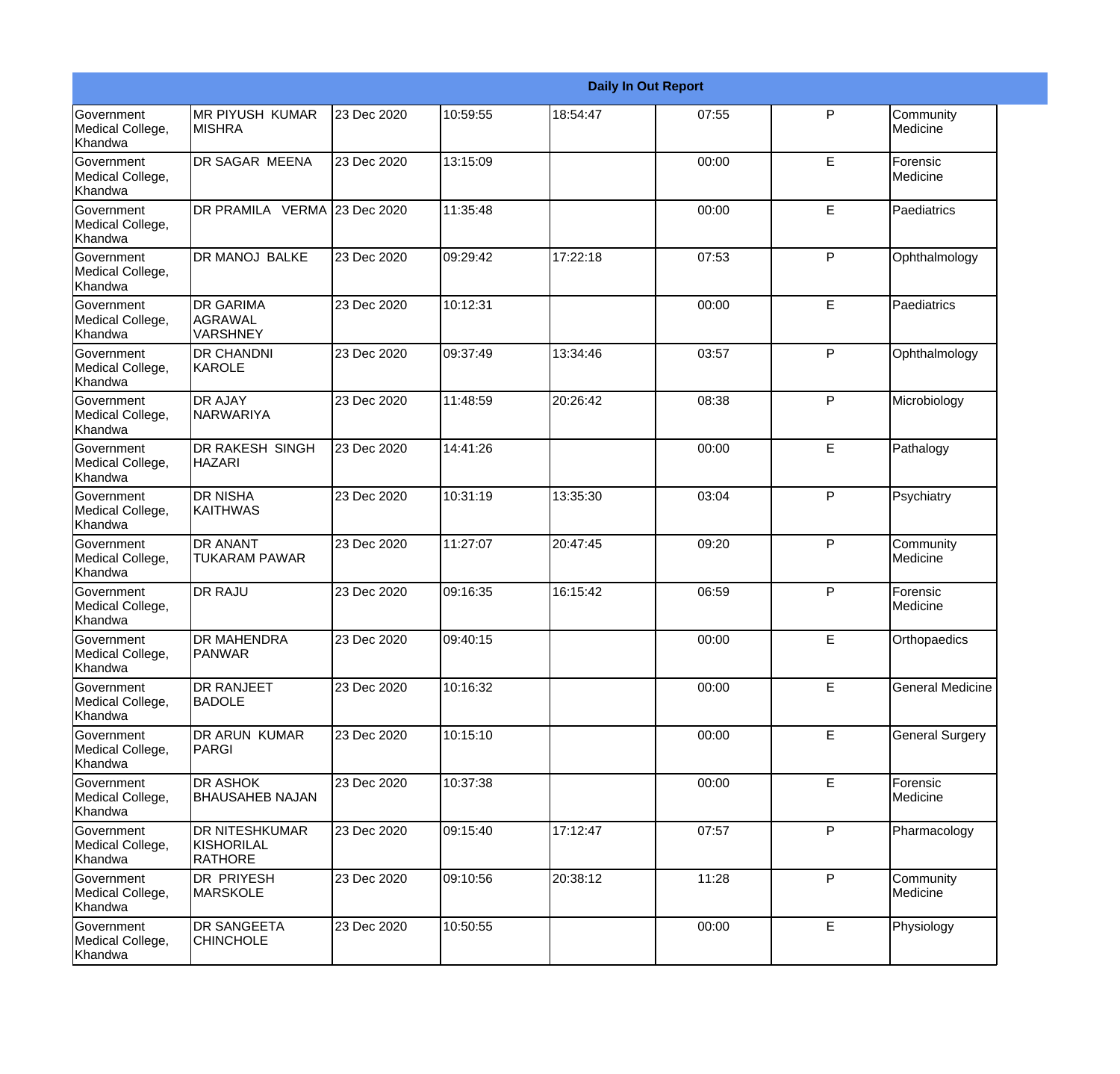| Statistician                      | Para Clinical |
|-----------------------------------|---------------|
| Demonstrator/Tutor Para Clinical  |               |
| Professor                         | Clinical      |
| Assistant Professor               | Clinical      |
| Associate Professor Clinical      |               |
| Assistant Professor Clinical      |               |
| Demonstrator/Tutor Para Clinical  |               |
| Professor                         | Para Clinical |
| Assistant Professor               | Clinical      |
| Professor                         | Para Clinical |
| Demonstrator/Tutor Para Clinical  |               |
| Assistant Professor Clinical      |               |
| Assistant Professor Clinical      |               |
| Assistant Professor Clinical      |               |
| Associate Professor Para Clinical |               |
| Demonstrator/Tutor Para Clinical  |               |
| Associate Professor Para Clinical |               |
| Demonstrator/Tutor Non Clinical   |               |
|                                   |               |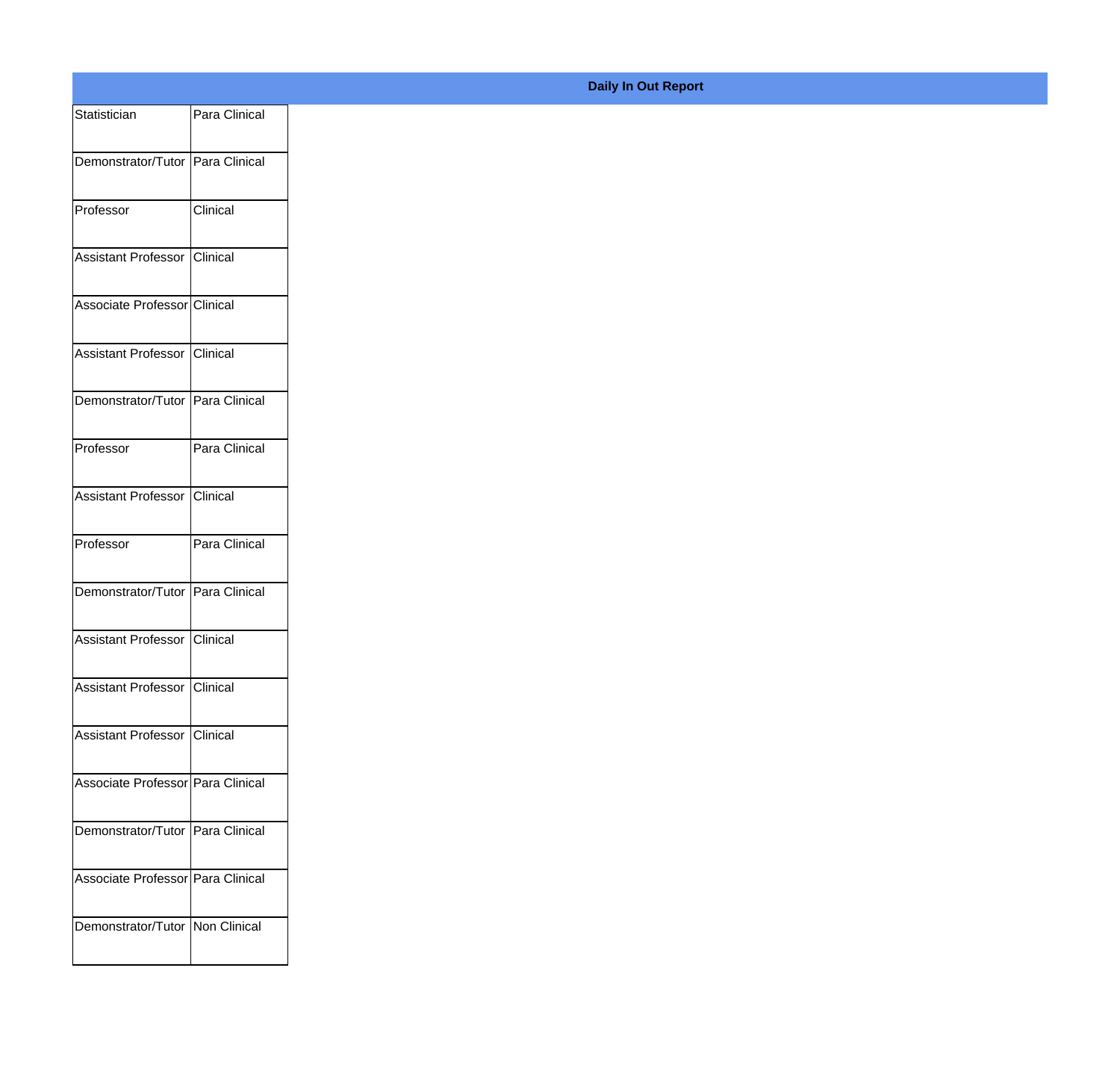|                                                         | <b>Daily In Out Report</b>                        |             |          |          |       |   |                             |  |  |
|---------------------------------------------------------|---------------------------------------------------|-------------|----------|----------|-------|---|-----------------------------|--|--|
| Government<br>Medical College,<br>Khandwa               | DR VIJAY NAYAK                                    | 23 Dec 2020 | 10:57:31 | 17:59:39 | 07:02 | P | Anatomy                     |  |  |
| <b>Government</b><br>Medical College,<br>Khandwa        | DR SUNIL BAJOLIYA                                 | 23 Dec 2020 | 13:31:03 |          | 00:00 | E | OTO-Rhiono-<br>Laryngology  |  |  |
| Government<br>Medical College,<br>Khandwa               | DR NISHA MANDLOI<br><b>PANWAR</b>                 | 23 Dec 2020 | 09:46:32 | 16:49:17 | 07:03 | P | Obstetrics &<br>Gynaecology |  |  |
| <b>Government</b><br>Medical College,<br>Khandwa        | <b>DR SATISH</b><br><b>CHANDEL</b>                | 23 Dec 2020 | 12:03:43 |          | 00:00 | E | Pharmacology                |  |  |
| <b>Government</b><br>Medical College,<br><b>Khandwa</b> | <b>DR JITENDRA</b><br><b>AHIRWAR</b>              | 23 Dec 2020 | 10:55:24 |          | 00:00 | E | Pathalogy                   |  |  |
| <b>Government</b><br>Medical College,<br>Khandwa        | <b>DR PURTI AGARWAL</b><br>SAINI                  | 23 Dec 2020 | 10:24:04 | 16:46:13 | 06:22 | P | Pathalogy                   |  |  |
| <b>Government</b><br>Medical College,<br><b>Khandwa</b> | DR YASHPAL RAY                                    | 23 Dec 2020 | 10:42:48 |          | 00:00 | E | Anatomy                     |  |  |
| <b>Government</b><br>Medical College,<br>Khandwa        | IDR DEEPIKA<br>PANWAR                             | 23 Dec 2020 | 11:26:27 | 16:59:49 | 05:33 | P | <b>Bio Chemistry</b>        |  |  |
| Government<br>Medical College,<br>Khandwa               | <b>DR VISHAL</b><br><b>KUMAR</b><br><b>THAKRE</b> | 23 Dec 2020 | 10:29:37 | 12:44:49 | 02:15 | P | Physiology                  |  |  |
| Government<br>Medical College,<br>Khandwa               | <b>MOHIT GARG</b>                                 | 23 Dec 2020 | 11:15:29 | 13:51:10 | 02:36 | P | <b>General Medicine</b>     |  |  |
| Government<br>Medical College,<br>Khandwa               | MOHIT GARG                                        | 23 Dec 2020 | 14:00:45 |          | 02:36 | P | <b>General Medicine</b>     |  |  |
| Government<br>Medical College,<br>Khandwa               | WAGHMARE<br>RENU                                  | 23 Dec 2020 | 10:51:19 | 15:50:03 | 04:59 | P | Community<br>Medicine       |  |  |